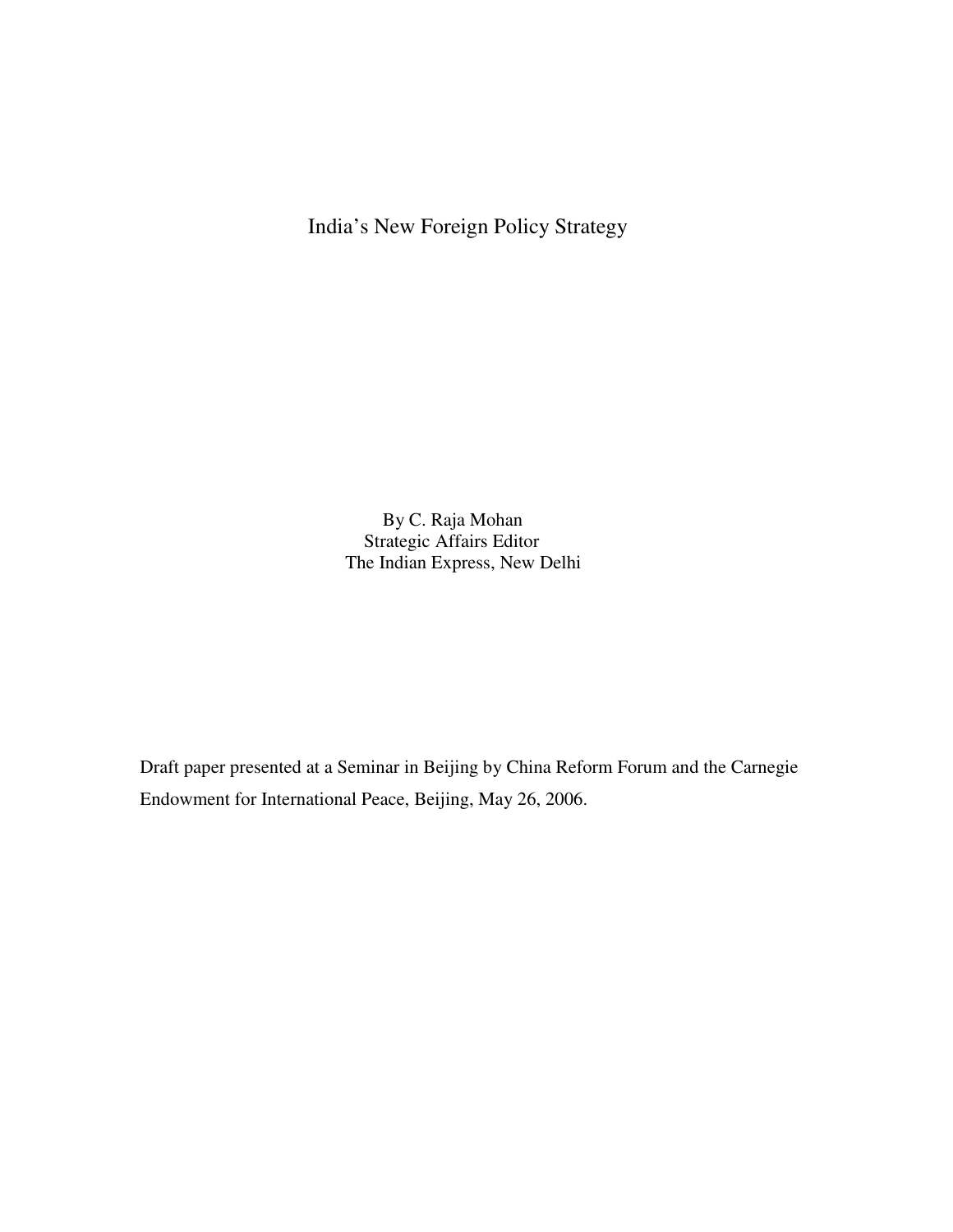#### **India's New Foreign Policy Strategy**

*C. Raja Mohan* 

## I. Introduction

Most nations and large ones at that do not easily alter their international orientation. States tend to be conservative about foreign policy. Fundamental changes in foreign policy take place only when there is a revolutionary change either at home or in the world. Much as the ascent of Deng Xiaoping in the late 1970s produced radical changes in Chinese foreign policy, India's relations with the world have seen a fundamental transformation over the last decade and a half. A number of factors were at work in India. The old political and economic order at home had collapsed and externally the end of the Cold War removed all the old benchmarks that guided India's foreign policy. Many of the core beliefs of the old system had to discarded and consensus generated on new ones. The collapse of the Soviet Union and the new wave of economic globalization left India scrambling to find new anchors for its conduct of external relations. This paper is examines the origin, dynamics and the implications of India's new foreign policy strategy.

Most Indians agree that its first Prime Minister Jawaharlal Nehru had defined a unique foreign policy for India at the very dawn of its independence. Despite many critics of his world view, a broad national consensus had emerged around Nehru's ideas on independent foreign policy, non-alignment, and third world solidarity. Since the 1990s, though, the challenge for the Indian leaders has been to reinterpret Nehru's ideas to suit the new political context that had confronted it. The new Indian leaders could neither denounce Nehru nor formally reject Nehru's ideas, for that would have invited serious political trouble. Yet they had to continually improvise and refashion India's foreign policy to suit the new requirements.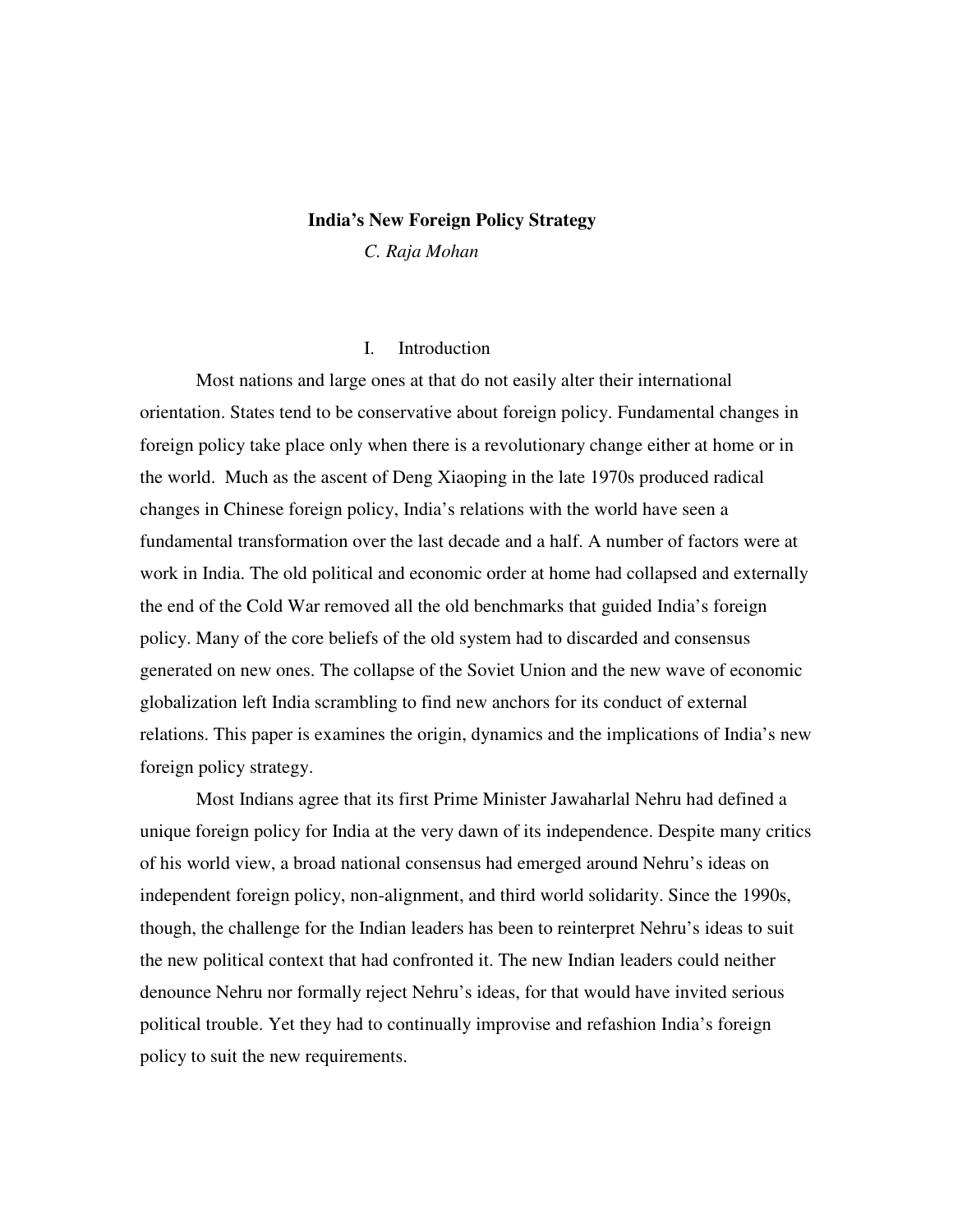This has not been easy. The tension between the imperative of the new and the resistance of the old ideas on how to conduct foreign policy is real and is unlikely to end in the near future. The fear of the new and fondness for the old continue to be reflected in all aspects of Indian diplomacy from engaging the United States to an optimal strategy towards the smallest of the neighbours. The "new" foreign policy of India is indeed work in progress. Yet it is not difficult to see that the direction of Indian diplomacy has changed substantially since the end of the cold war amidst internal and external impulses.

### II. Structural Changes in India's World View

Underlying India's current foreign policy strategy are a set of important transitions in India's world view. Not all of these were articulated self-consciously or clearly by the Indian political leadership. A few of those changes stand out and are unlikely to be reversed. The first was the transition from the national consensus on building a "socialist society" to building a "modern capitalist" one. The socialist ideal, with its roots in the national movement, had so dominated the Indian political discourse by the early 1970s, that a Constitutional amendment was passed in 1976 to make the nation into a "socialist republic". But 1991 saw the collapse of the Soviet Union, the veritable symbol of socialism, and the edifice of India's state-socialism began to crumble. Adapting to the new challenges of globalization now became the principal national objective. The change in the national economic strategy in 1991 inevitably produced abundant new options on the foreign policy front.

Implicit in this was the second transition, from the past emphasis on politics to a new stress on economics in the making of foreign policy. India began to realize in the 1990s how far behind it had fallen the rest of Asia, including China, in economic development. With the socialist strait jacket gone, and the pressures to compete with other emerging markets, Indian diplomacy now entered uncharted waters. In the past, foreign for aid was so symbolic of Indian diplomacy that sought to meet the government's external financing requirements as well as developmental needs. India was now seeking foreign direct investment, and access to markets in the developed world. The slow but successful economic reforms unleashed the potential of the nation,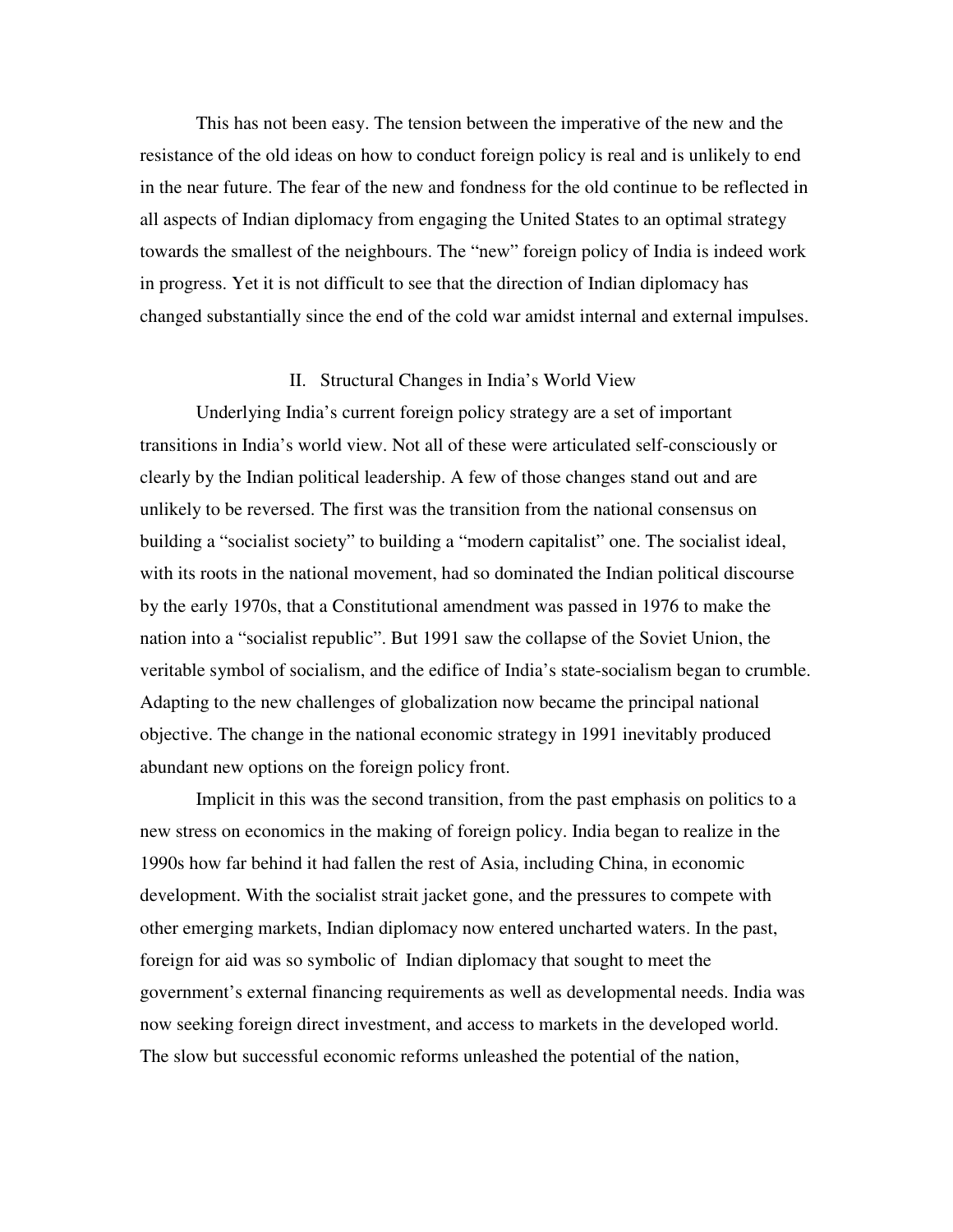generated rapid economic growth and provided a basis to transform its relations with great powers, regional rivals Pakistan and China, and the neighbourhood as a whole.

A third transition in Indian foreign policy is about the shift from being a leader of the "Third World" to the recognition of the potential that India could emerge as a great power in its own right. While independent India always had a sense of its own greatness, that never seemed realistic until the Indian economy began to grow rapidly in the 1990s. In the early decades of its independent existence, India viewed many of the international and regional security issues through the prism of the third world and "anti-imperialism". The 1990s, however, brought home some painful truths. There was no real third world trade union, that India believed it was leading. After a radical phase in the 1970s, most developing nations had begun to adopt pragmatic economic policies and sought to integrate with the international market. Much of the developing world had made considerable economic advances, leaving the South Asia way behind. While the rhetoric on the third world remained popular, the policy orientation in India's external relations increasingly focused on India's own self interest. There was a growing perception, flowing from the Chinese example, that if India could sustain high growth rates it had a chance to gain a place at the international high table.

The 1990s also saw India begin discarding the "anti-Western" political impulses that were so dominant in the world view that shaped Indian diplomacy right up to 1991. Rejecting the "anti-Western" mode of thinking was the fourth important transition of Indian foreign policy. As the world's largest democracy, India was the most committed to Western political values outside the Euro-Atlantic world. Yet the Cold War saw India emerge as the most articulate opponent of the Western world view. A strong anti-Western bias crept into Indian foreign policy supported by the left as well as the right and underwritten by the security establishment. The disappearance of the Soviet Union and China's rise as a great power demanded that India to break the decades old anti-Western approaches to foreign policy.

Finally, the fifth transition in Indian foreign policy in the 1990s was from idealism to realism. Idealism came naturally to the Indian elite that won independence from the British by arguing against colonialism on the basis of first principles of Enlightenment. The new leaders of India had contempt for "power politics". They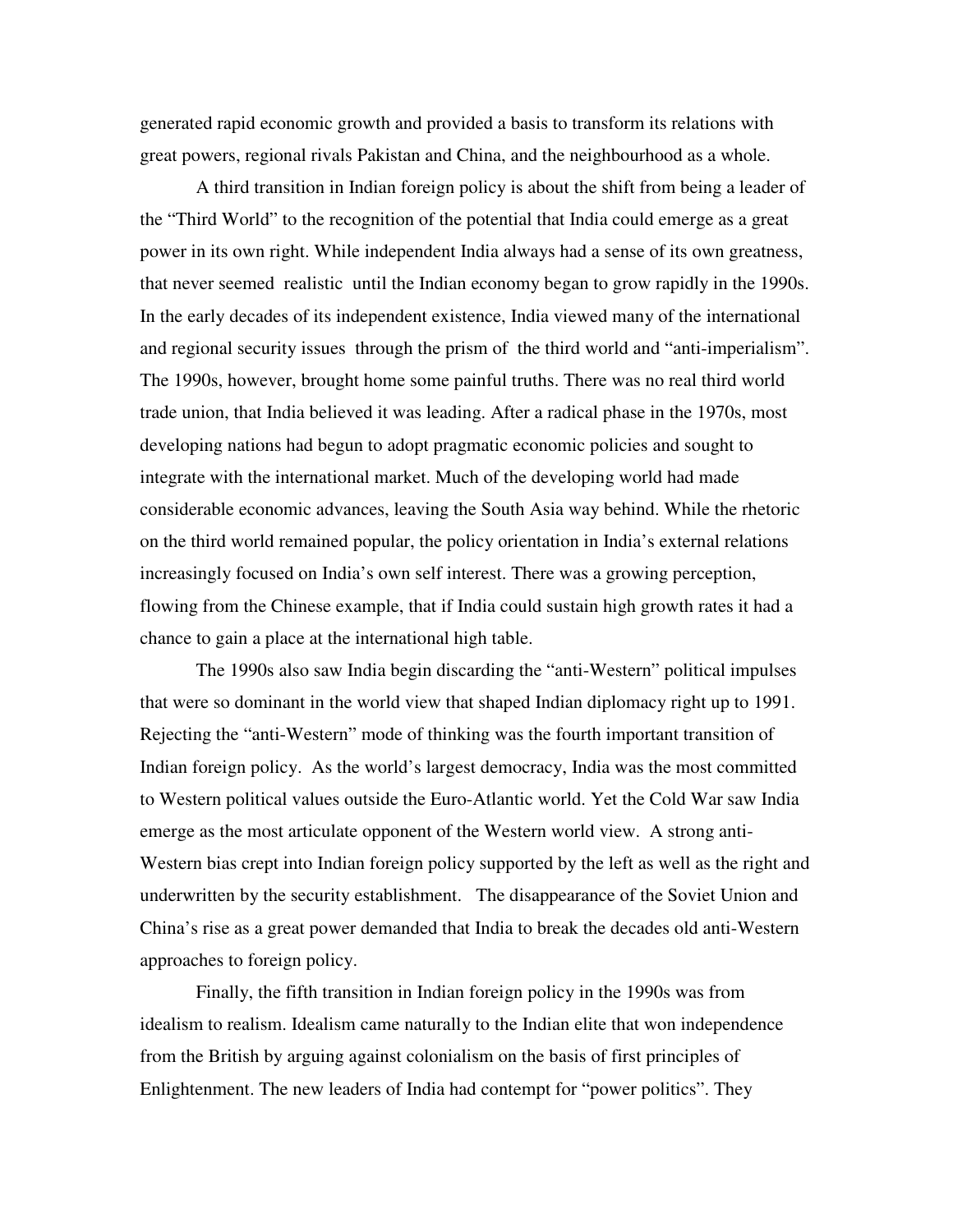believed it was a negative but lingering legacy from  $19<sup>th</sup>$  century Europe that had no relevance to the new times of the mid  $20<sup>th</sup>$  century. India tended to see its role in world politics as the harbinger of a new set of principles of peaceful coexistence and multilateralism which if applied properly would transform the world. Although Nehru demonstrated realism on many fronts, especially in India's immediate neighbourhood, the public articulation of India's foreign policy had the stamp of idealism all over it. Since the 1990s, India could no longer sustain the presumed idealism of its foreign policy. India had to come to terms with the painful reality that its relative standing in the world had substantially declined during the Cold War. Much like Deng Xiaoping who prescribed pragmatism for China, the Indian leaders began to emphasize practical ways to achieve power and prosperity for India.

### III. Dynamics of the New Foreign Policy

One area which saw the cumulative impact of all these transitions in a powerful manner was India's nuclear diplomacy. After years of promoting idealistic slogans such as universal disarmament, India by the late 1990s recognized the importance of becoming a declared nuclear weapon power. Despite the steady nuclearization of its security environment over the decades, India remained ambiguous about its attitudes to its national own nuclear weapons programme. Even as it tested a nuclear device in 1974, India refused to follow through with the nuclear weapons project. By the late 1990s, though, India found it necessary to make itself an unambiguous nuclear power. The economic growth of the decade gave it the self-confidence that it could ride through the inevitable international reaction to it. India was also right it betting that a country of its size and economic potential could not be sanctioned and isolated for too long. Even more important, India sensed that there might be diplomatic opportunities for getting the great powers acknowledge if not legitimize its nuclear weapons programme and remove the high technology sanctions against it. Within seven years after its second round of nuclear testing in 1998, India signed the historic nuclear deal with the Bush Administration in July 2005 under which the U.S. agreed to change its domestic non-proliferation law and revise the international guidelines on nuclear cooperation in favour of India.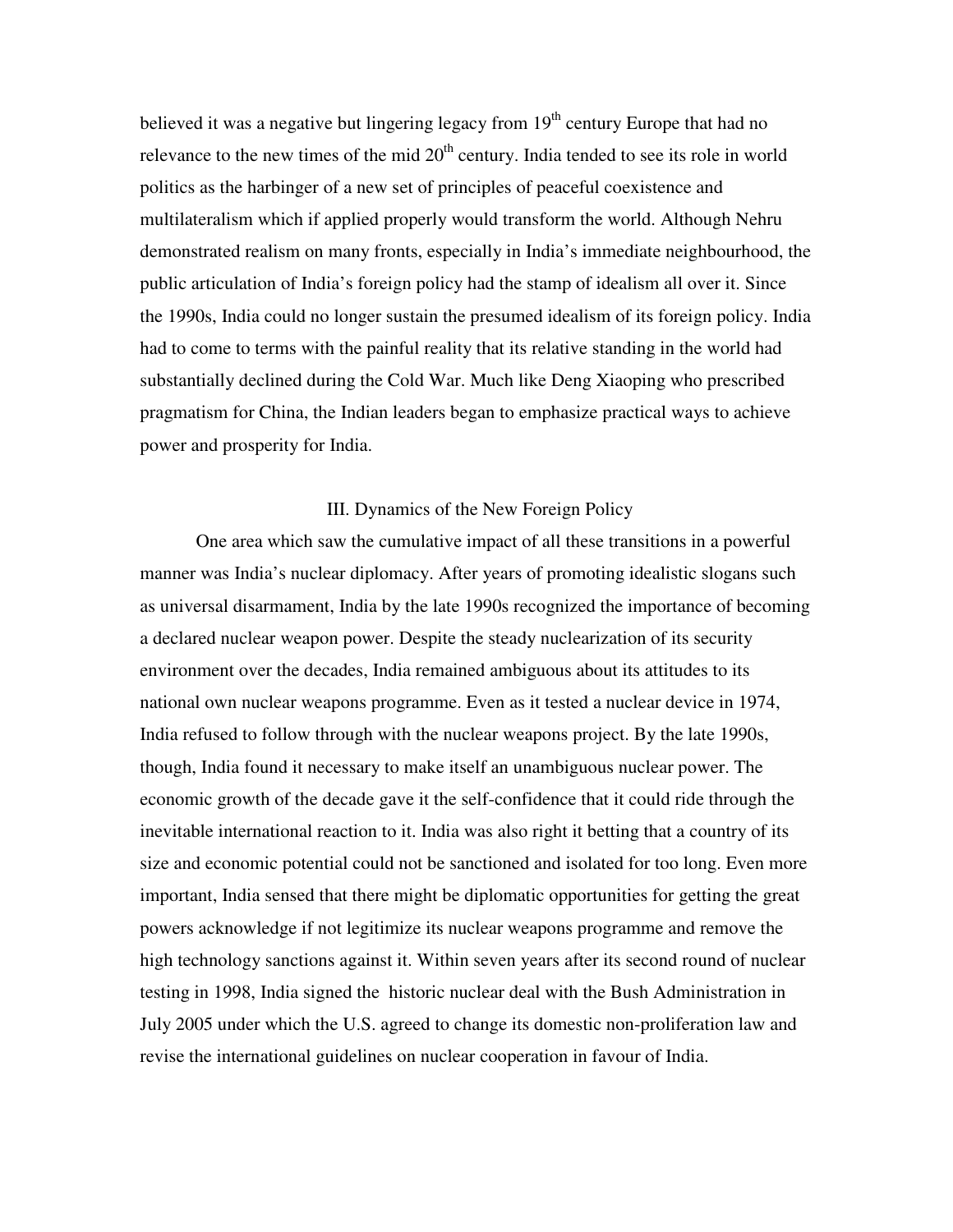Another area of transformation was India's relations with the great powers. The end of the Cold War and the collapse of the Soviet Union, allowed India to pursue, without the political inhibitions of the past, simultaneous expansion of relations with all the major powers. Injecting political and economic substance into the long emaciated relationship with the United States, now the lone super power, became the principal national strategic objective. At the same time, India was unwilling to let its old ties to the Soviet Union, now a weakened Russia wither away. Since the end of the Cold War, Russia has remained an important source of arms and a strategic partner. Meanwhile India's ties with Europe, China and Japan have all become far more weighty and diversified. The upgradation of the relations with China since the early 1990s has been one of the biggest achievements of India's new foreign policy. The once wary relationship with China has now blossomed into a strategic partnership for peace and development. China is now all set to emerge as India's single largest trading partner. India and Japan, which drifted apart from the Cold War, have steadily expanded the basis for political cooperation in recent years and have proclaimed a strategic partnership in 2005.

India's new foreign policy was not all about "big power diplomacy". It involved a strong effort to find political reconciliation with two of its large neighbours—Pakistan and China. Since the end of the Cold War, India had sought to cope with Pakistan in the radically changed context that brought nuclear weapons into the bilateral equation and an increased ability of Pakistan to intervene in the disputed state of Jammu and Kashmir through cross-border terrorism. The diplomatic history of Indo-Pak relations in the 1990s is a rich, if frustrating, tapestry that included every possible development—from a limited conventional war to a total military confrontation to many summits that struggled to define a new framework peace between the two neighbours. A new peace process under way since 2004 has produced the first important steps towards a normalization of Indo-Pak relations, including a serious negotiation on the Kashmir dispute. At the same India is also involved in purposeful negotiations to end the long-standing boundary dispute with China. For the first time since its independence, India is now addressing its two of most important sources of insecurity—unresolved territorial questions with Pakistan and China. Both involve de-emphasizing territorial nationalism, which in turn carry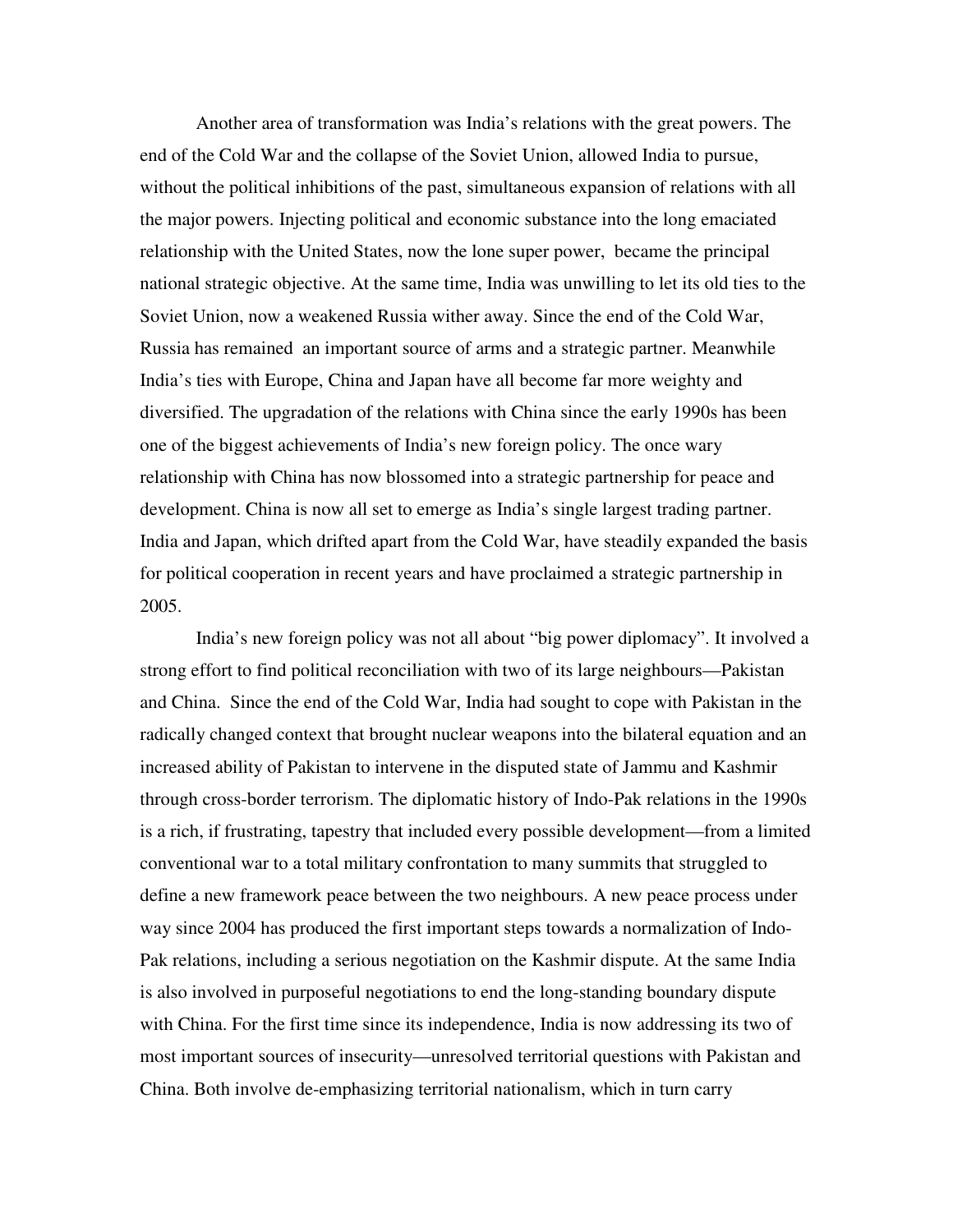significant political risks at home. Yet, the Indian political leadership now believes resolving either or both of these problems would fundamentally alter India's security condition.

By the 1990s, India, which always saw itself as the pre-eminent power in South Asia, found its relations with the smaller neighbours had reached a dead end. Recognizing the need to transform its South Asian policy, India embarked on a series of policy innovations that demanded greater generosity and a willingness to walk more than half the distance in resolving its many accumulated problems with smaller neighbours. As it embarked upon the policy of economic globalization, India also saw the importance of promoting regional economic integration in the Subcontinent, which was a single market until the Partition of the region took place in 1947. While India's weight in the region began to increase it also had to temper the past temptations to unilaterally intervene in the internal conflicts of its neighbours. Unlike in the past, when it sought to keep major powers out of the Subcontinent, India is now working closely with the great powers in resolving the political crises in Nepal and Sri Lanka. India's unilateralism in the region is increasingly being replaced by a multilateral approach. India has also supported the participation of China, Japan, and the U.S. as observers in the principal mechanism for regionalism, the South Asian Association for Regional Cooperation.

Even as India seeks to define a new approach towards smaller neighbours, the regions abutting the Subcontinent beckoned India to reassert its claim for a say in the affairs of the Indian Ocean and its littoral. The 1990s saw India making a determined effort to reconnect with its extended neighbourhood in South East Asia, Afghanistan and Central Asia, and the Middle East. India's renewed engagement with the surrounding regions is within a new framework that emphasized economic relations and energy diplomacy rather than the traditional notion of third world solidarity through the nonaligned movement. The Cold War and India's insular economic policies in the first four decades had undermined India's standing to the East and West of its neighbourhood and prevented New Delhi from ensuring its much vaunted importance in the Indian Ocean littoral. But India's new economic and foreign policies have given India a real opportunity to realize the vision of Lord Curzon, the British viceroy at the turn of the  $20<sup>th</sup>$ century of Indian leadership in the region stretching from Aden to Malacca. After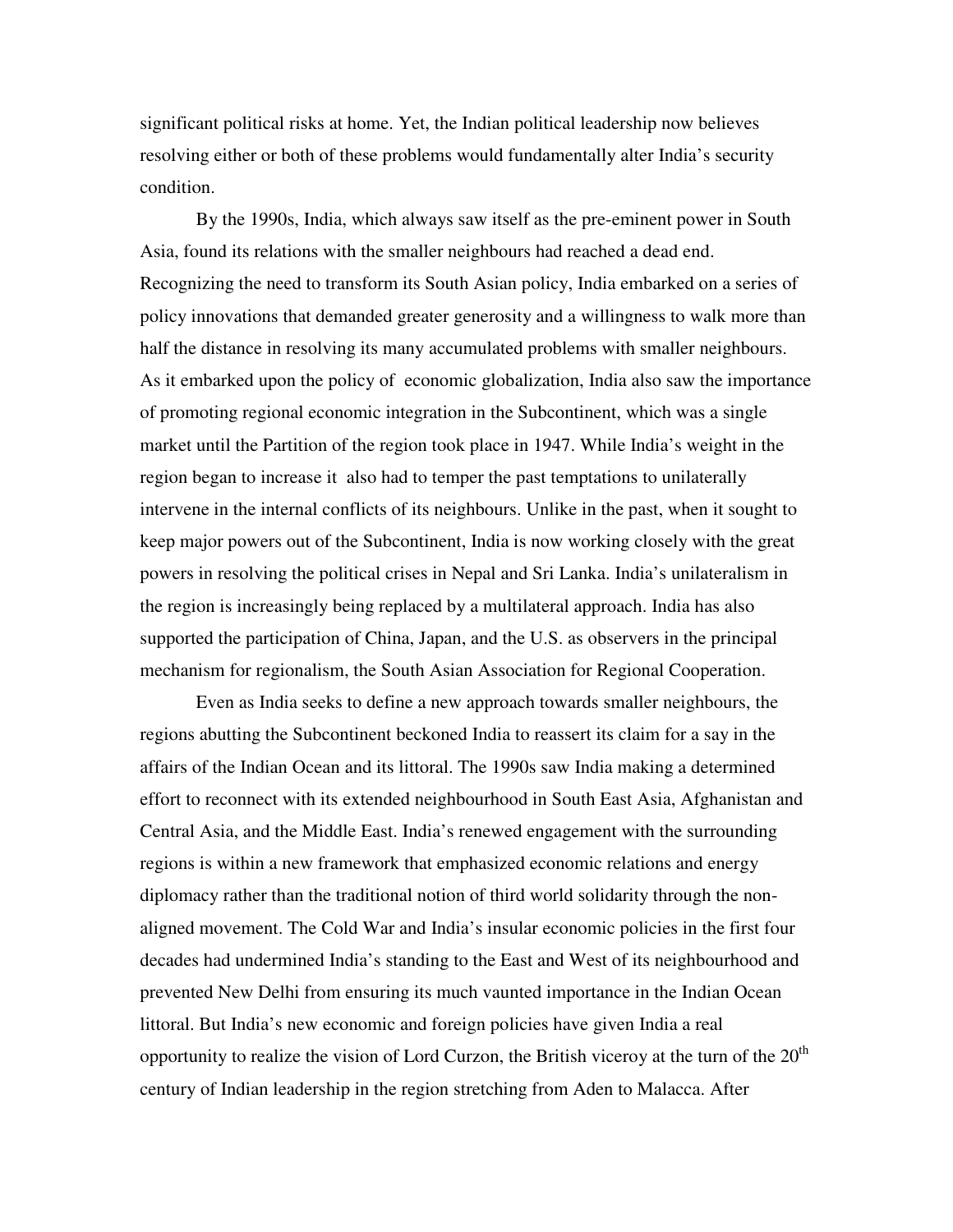decades of neglecting economic and political regionalism, India is now an active participant in various regional organizations from the East Asia Summit to the African Union.

During the 1990s Indian diplomacy had to develop a new strategy to deal with the Islamic world. Even as it renewed its engagement with Israel, that was kept at arms length for decades, India also sought to redefine its policies towards key Islamic countries. The reality of a large Islamic population—nearly 150 million today-- had always been an important factor in India's foreign policy. In the past it merely meant supporting various Islamic causes. But today, the relationship with the Islamic world is being deepened on the basis of economic and commercial cooperation, energy security and cooperation in combating religious extremism and terrorism. This gave an unprecedented depth and breadth to India's ties to the Islamic world since the end of the Cold War.

# IV. Long Term Implications

The innovations in India's foreign policy strategy since the early 1990s has resulted in the happy situation of simultaneous expansion of relations with all the major powers, growing weight in Asia and the Indian Ocean regions, and the prospect of improved relations with important neighbours. Given its impending relative rise in the international system, India is bound to be confronted by a number of challenges. First the new focus on the importance of power is not without problems. Despite being marginalized in recent years, the imperatives of idealism and moralism have not completely disappeared from India's foreign policy. Since 1991, India has moved from its traditional emphasis on the "power of the argument" to a new stress on the "argument of power". Given its noisy democracy, India cannot build domestic political support to foreign policy initiatives purely on the argument of power. It would continue to need a set of values and norms to justify its actions on the world stage. As a consequence the tension between "power and principle" would remain an enduring one in India's foreign policy strategy.

Second, increased power potential will mean that India would have to take positions on major international issues and regional conflicts. In recent years, New Delhi has either avoided or merely substituted them with generalized slogans. Just as Beijing is